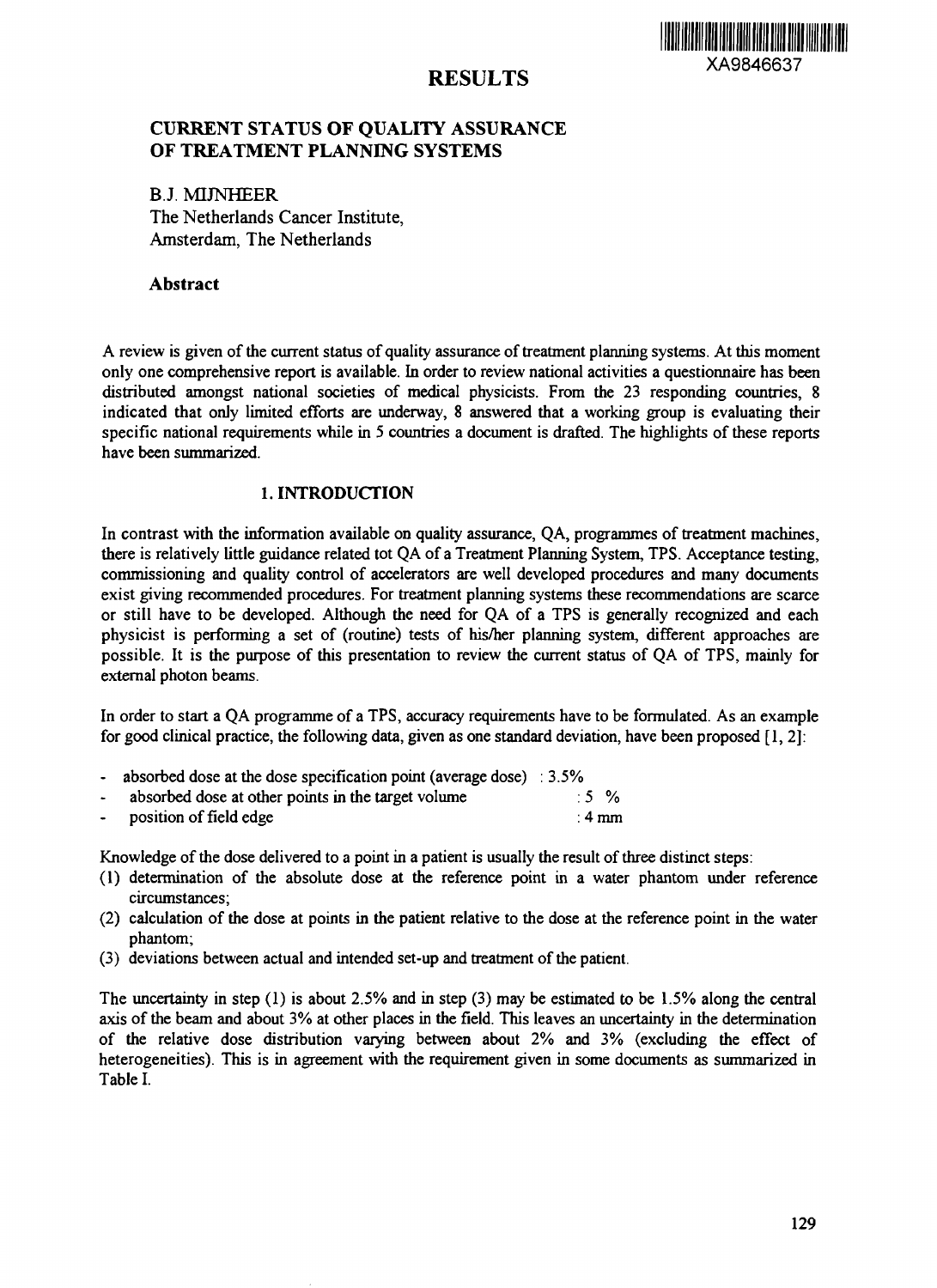| Reference                  |       | Small dose<br>gradient<br>$(\%)$ | Large dose<br>gradient |  |
|----------------------------|-------|----------------------------------|------------------------|--|
| (mm)                       |       |                                  |                        |  |
| McCullough and Krueger [3] |       | 3                                | 4                      |  |
| Dahlin et al.              | [4]   | 3                                | 3                      |  |
| ICRU Report 42             | [5]   | 2                                | $\overline{2}$         |  |
| Brahme et al.              | [6]   | 3                                | 3                      |  |
| Van Dyk et al.             | $[7]$ | $2 - 3*$                         | 4                      |  |
| Kutcher et al.             | [8]   | 2                                | 2                      |  |

### TABLE I. CRITERIA OF ACCEPTABILITY IN COMPARING CALCULATED TO MEASURED RELATIVE ABSORBED DOSE DISTRIBUTIONS OF EXTERNAL PHOTON BEAMS.

The lower value is valid for central-ray data; the higher one for the high-dose region

The actual position of the field edges with respect to the target volume is also the result of several steps, including the uncertainty introduced by the treatment planning system. Compared with the other uncertainties, e.g. patient movement, the geometric uncertainty resulting from the planning system can be made quite small, e.g. of the order of 2 mm or less. Although this requirement can generally be achieved for 2D-treatment planning systems, the increased number of possibilities of 3D-planning systems requires a much more extensive QA programme to check if such a requirement is achieved in all directions, as will be discussed in section 5.

### 2. TESTING TREATMENT PLANNING SYSTEMS

The main error sources in computerized treatment planning are related to:

- (1) hardware components;
- (2) beam data acquisition and reconstruction;
- (3) patient data acquisition and representation;
- (4) algorithms used for the dose computation and representation.

In principle the manufacturer of a TPS should provide the user with detailed information about the performance of the system. It is, however, extremely difficult, both for the vendor and the user, to assure the quality of the system under all clinical conditions. For that reason only recently guidelines have been formulated for acceptance testing, commissioning and QA of a TPS.

Before placing a computer planning system into clinical use, it must be carefully checked with respect to its diverse functions and accuracy. Basically there are two different approaches of testing computer planning systems:

- (1) a comprehensive test using a *standard set of beam data* [9,10, 11];
- (2) a user oriented test based on *local beam data* and local computer facilities [12, 13].

Method (1) is more general and avoids the necessity of making measurements by the user of the test programmes. It does require, however, the introduction by the physicist of basic beam data in the system which are generally not directly of relevance for his own clinic. The second method has the advantage that the results are directly applicable to his own situation. A comparison with other institutions is, however, more difficult because the treatment planning system and/or the treatment beam will differ.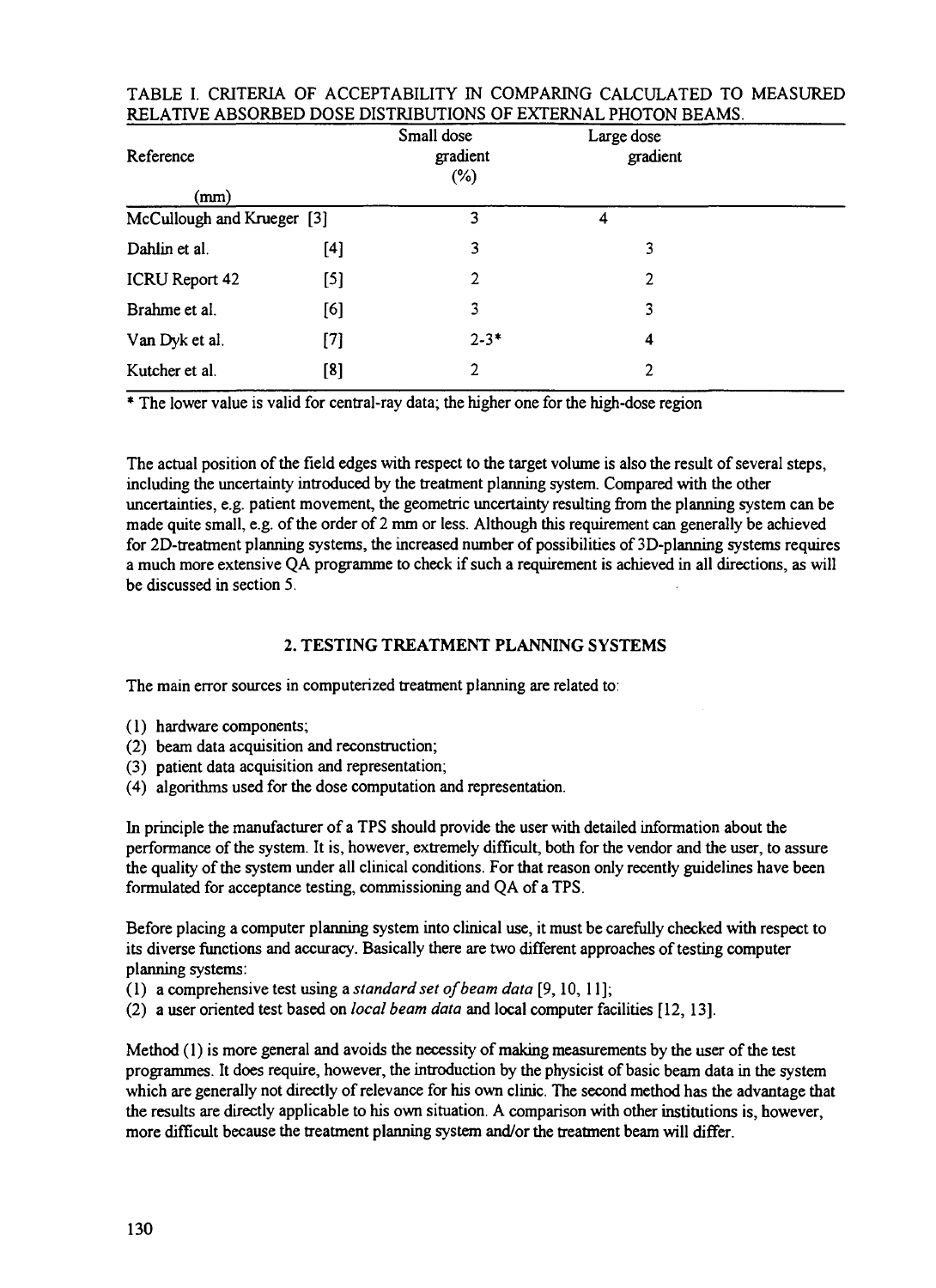Most of these systematic tests or intercomparisons of treatment planning systems concerned comparisons of measured and predicted dose distributions. Differences could generally be attributed to limitations in the accuracy of dose calculations algorithms, particularly in the scattered component of the dose. Some intercomparisons also revealed discrepancies between the actual beam data and those applied in the TPS [9, 13]. Although most information deals with external beam treatment planning, systematic tests of treatment planning systems for brachytherapy have also been performed [e.g., 14],

It should be noted that these tests are not specifically addressing the problem of program correctness. For this purpose a number of techniques for preventing, discovering and repairing programming errors have been discussed by Jacky and Kalet [15],

It is important that the manufacturer provides a description of the dose calculation models and their limitations to the users. The manufacturer should, in addition, make available documentation of the use of the system, for instance of the beam weighting procedures and of wedge factors. Finally the manufacturer should make available to all users information concerning software "bugs" and other relevant information, for instance during users' meetings and in release notes.

# **3. REPORTS ON QA OF TREATMENT PLANNING SYSTEMS**

The first report that describes systematically a series of tests to be performed by a TPS user in order to evaluate the accuracy of dose calculations, has been presented by McCullough and Krueger [3]. Their publication does not, however, provide information on a routine QA programme. At this moment the only comprehensive report that deals with commissioning and QA of a TPS, is the report by a group of physicists from Ontario, Canada [7]. The contents of that report is given in Table II.

# TABLE II. CONTENTS OF THE ONTARIO REPORT ON THE COMMISSIONING AND QA OF TREATMENT PLANNING COMPUTERS [7]

- 1. Computer programs and system documentation and user training
- 2. Sources of uncertainties and suggested tolerances
- 3. Initial system checks
- 4. Reported system checks
- 5. Quality assurance through manual procedures and in vivo dosimetry.
- 6. Additional considerations, including administration and manpower requirements

Detailed information, including a large number of examples of initial and reproducibility tests can be found in this report.

QA of TPSs is also part of a more general report on QA for radiation oncology as published by the AAPM Radiation Therapy Committee Task Group 40 [8]. This report does not provide detailed tests, as given in the Van Dyk et al. manuscript, but gives recommendations on the frequency and tolerance limits of these tests.

### **4. QUESTIONNAIRE ON NATIONAL ACTIVITIES IN THE FIELD OF QA OF TREATMENT PLANNING SYSTEMS**

In order to review national activities in the field of QA of TPS, a questionnaire was sent to representatives of national societies of medical physicists active in this field. The questions were: "Do national recommendations on QA of TPS exist in your country? If not yet available, is there a group working on a such a national report and are there other activities going on in your country such as users' meetings of a particular TPS?".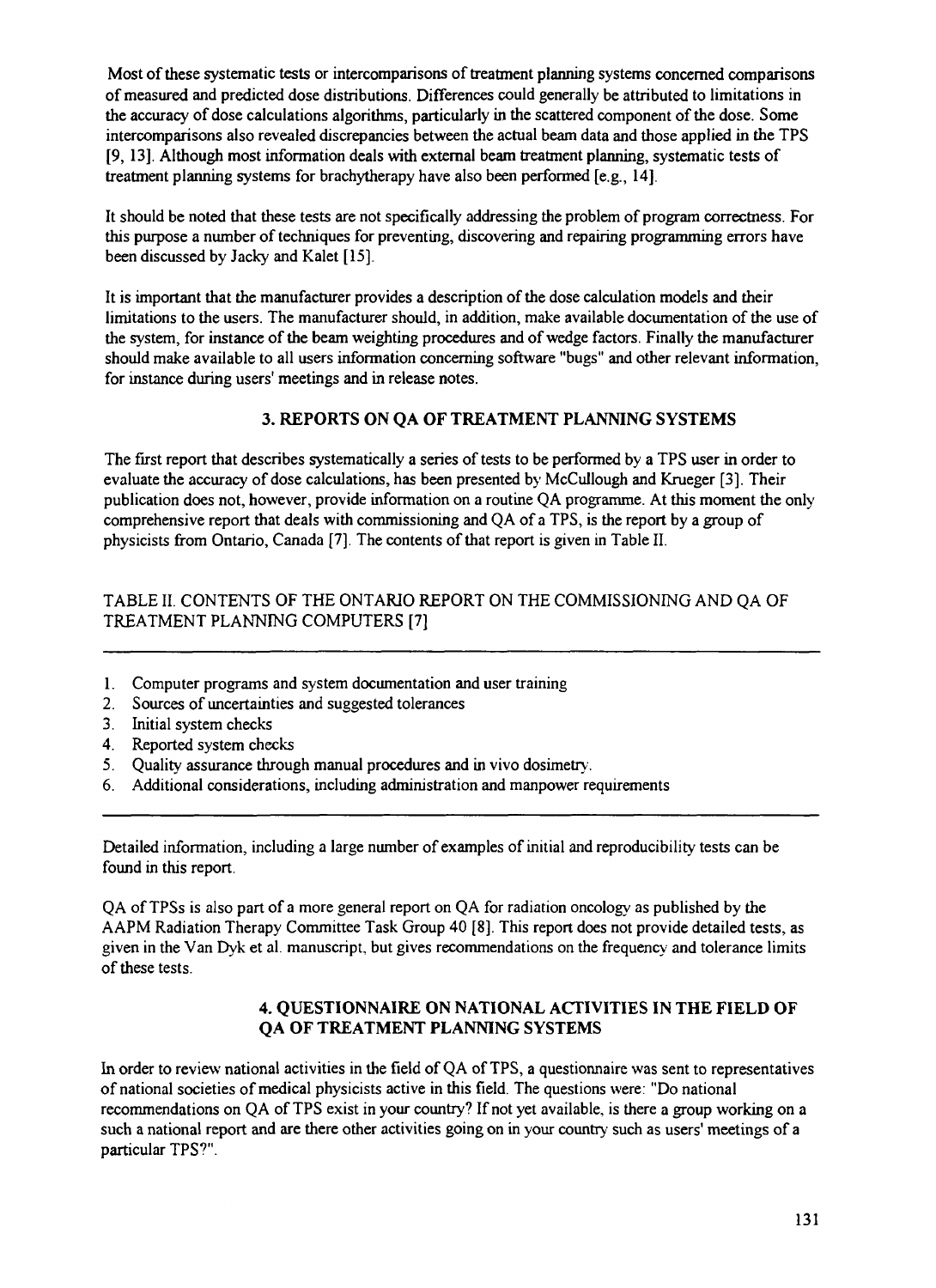TABLE ffl. CONTENTS OF THE DRAFT IPSM REPORT ON QA OF TREATMENT PLANNING SYSTEMS

Ŋ

#### 1. Introduction

- 2. Description of the computerized planning system
- 3. Testing of general hardware
- 4. CT interface
- 5. External photon beam algorithms
- 6. Evaluation of electron beam algorithm
- 7. External beam-patient planning checks
- 8. Brachytherapy algorithms

### TABLE IV. CONTENTS OF THE PROPOSED NORWEGIAN PROTOCOL ON QA OF TREATMENT PLANNING SYSTEMS

1. Introduction

- 2. Competence levels
- 3. Acceptance tests for system
- 4. Acceptance tests for treatment unit data
- 5. Constancy tests for system
- 6. Constancy tests for treatment unit data
- App. A. Test geometries

App. B. Forms

### TABLE V. SUGGESTED AUSTRALIAN PROTOCOL FOR COMMISSIONING AND QA OF TREATMENT PLANNING SYSTEMS AND MONITOR UNIT CALCULATIONS [16]

| Frequency                                      | Test                                                                      | Tolerance                                        |
|------------------------------------------------|---------------------------------------------------------------------------|--------------------------------------------------|
| Commissioning and<br>following software update | Identify algorithms used and their<br>limitations                         | Appropriate for application                      |
|                                                | Single field or source isodose<br>distribution                            | $2\%$ or $2 \text{ mm}$                          |
|                                                | MU calculations                                                           | 2%                                               |
|                                                | Test cases                                                                | $2\%$ or $2 \text{ mm}$                          |
|                                                | I/O system                                                                | 1 <sub>mm</sub>                                  |
| Weekly                                         | I/O devices                                                               | $1 \text{ mm}$                                   |
| Monthly                                        | Checksum<br>Subset of reference QA test<br>(when checksums not available) | No change<br>No change                           |
|                                                | I/O system                                                                | $1 \text{ mm}$                                   |
| Annual                                         | MU calculations<br>Reference QA test set<br><b>I/O</b> system             | 2%<br>$2\%$ or $2 \text{ mm}$<br>1 <sub>mm</sub> |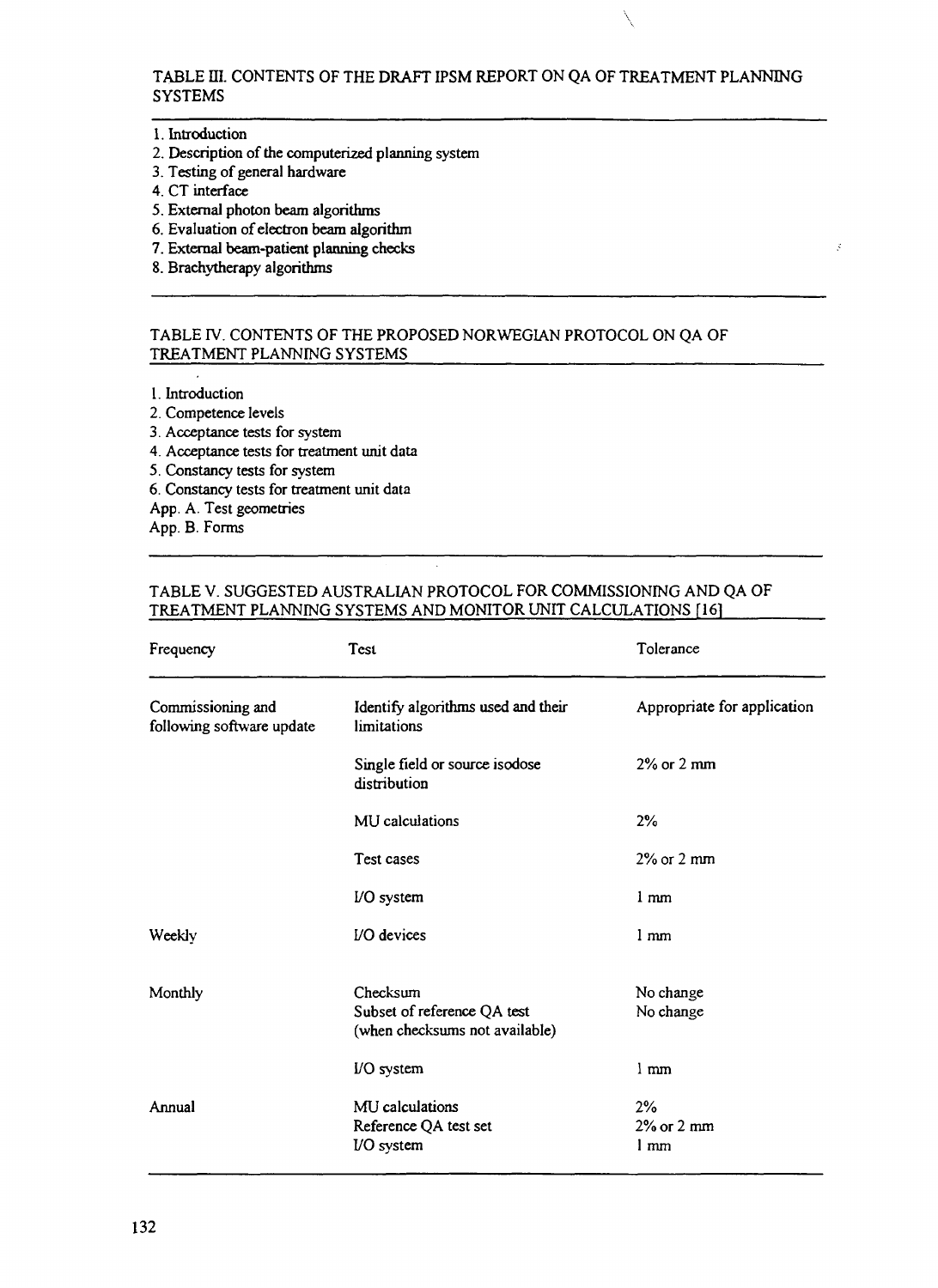### TAPLE VI. OUTLINE OF THE REPORT ON QA OF TREATMENT PLANNING SYSTEMS IN THE CZECH REPUBLIC / SLOVAK REPUBLIC.

- 1. Recommendation for documentation
	- a) Documentation provided by the producer
	- b) Documentation of basic beam data of TPS
	- c) Log-book of TPS (for recording all modifications of data, software, hardware and all failures and repairs of TPS)
	- d) Documentation of the information obtained from TPS
	- e) Documentation of patient treatment
- 2. User training
- 3. Sources of uncertainties in treatment
- 4. Suggested tests and checks of TPS (with tolerance and action levels and frequency of tests) a) Commissioning tests
	- b) Tests after repair or new software release or modification of data
	- c) Regular tests of TPS

Appendices:

- I. Short description of algorithms for photon beam calculation
- II. Short description of algorithms for electron beam calculation
- III. Short description of inhomogeneity corrections and corrections for patient outline.

### TABLE VII. NATIONAL REPORTS IN PREPARATION ON QA OF TREATMENT PLANNING SYSTEMS.

| Country                            | Contact person                                                                                                                                     |  |
|------------------------------------|----------------------------------------------------------------------------------------------------------------------------------------------------|--|
| <b>Great Britain</b>               | Dr Jim Shaw, Clatterbridge Centre for Oncology, Clatterbridge Hospital,<br>Bebington Wirral L63 4JY, Great Britain                                 |  |
| Australia                          | Dr Jim Cramb, Peter MacCallum Cancer Institute, Locked Bag 1, A'<br>Beckett Street, Victoria, Australia, 3000                                      |  |
| Norway                             | Dr Sverre Leverness, Dept. of Medical Physics, The Norwegian Radium<br>Hospital, N-0310 Oslo, Norway                                               |  |
| Czech Republic/<br>Slovak Republic | Dr Anna Kindlova, Dept. of Radiotherapy and Oncology, Faculty<br>Hospital Královské Vinohrady, Šrobárova 50, 100 34 Prague, 10, Czech<br>Republic. |  |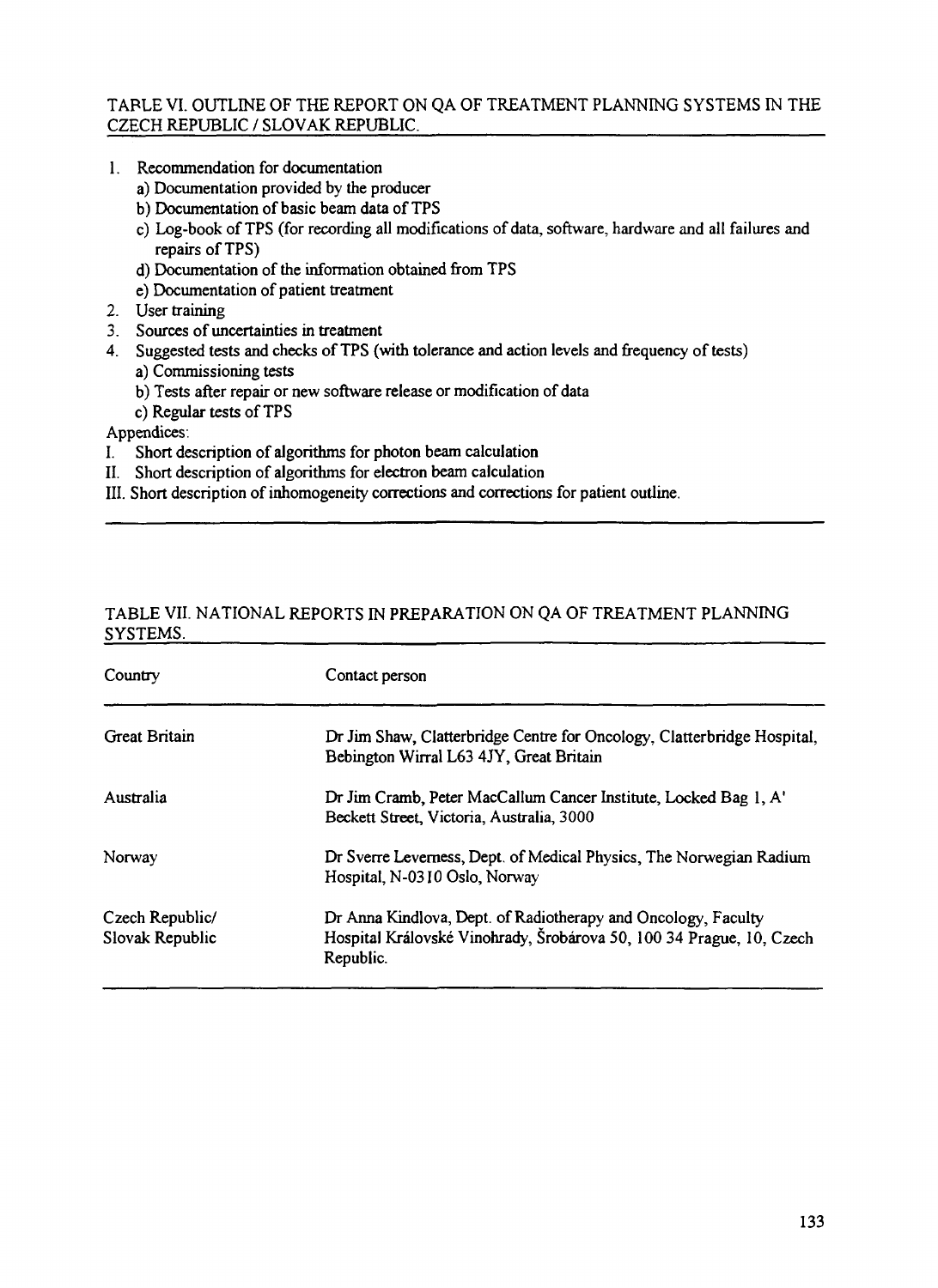From the 23 responding countries, 8 indicated that only limited efforts are underway, 8 answered that a working group is evaluating their specific national requirements while in 5 countries a document is drafted or tested in various clinics (Table VII). The outline of the British, Norwegian, Australian, Czech Republic and Slovak Republic protocols are presented in Tables III - VI, respectively. The Norwegian protocol is currently tested in some radiotherapy centres in Norway. The Australian protocol is part of a more extensive QA document [16]. The activities in Great Britain are described in a report of the Institute of Physical Sciences in Medicine, IPSM [17]. A special feature of this report is the extensive testing of hardware. These tests concern the functioning of individual system elements and comparisons with existing information. In the Czech Republic and the Slovak Republic a common set of recommendations for QA in radiotherapy is under preparation. It will include an extensive list of tests, as well as tolerance limits, action limits and frequencies of these tests.

A number of replies to the questionnaire mentioned that participation in users' meetings of a particular TPS and having close contacts with the manufacturer is an important aspect of a QA programme of a TPS. In some countries national or regional TPS users' meetings have been reported (Table VIII). In Finland all 9 radiotherapy centres nowadays have the same TPS (Varian - Dosetek CADPLAN). The QA in radiotherapy in Finland is performed by the Finnish Centre for Radiation and Nuclear Safety (STUK). Besides quality audits of equipment STUK is starting now also a programme of QA of TPS. For this purpose a special phantom [18] will be used.

### **5. QA OF 3-D TREATMENT PLANNING SYSTEMS**

QA of a 3-D TPS is a time consuming process, particularly if wedges, blocks and asymmetric collimators are involved. The problems related to gathering the optimum amount of data, designing models to describe the 3-D dose distribution and to verify the results of these calculations, are still under investigation. At this moment it is recommended to apply a pragmatic approach instead of an extensive QA programme, i.e., to test only those geometries in 3-dimensions that are applied clinically. For instance, a comparison of measured and calculated dose values at relevant points for specific treatment techniques (e.g., breast treatment [13]) is a good approach. These tests provide, however, an overall result and do not discriminate between errors in beam data, dose calculation algorithm or other sources. A more fundamental approach of testing special aspects of a 3-D TPS can be performed in some institutions. Their experience should then be reported to the vendor and other users of the system.

Use of image information is extremely important in 3-D treatment planning. Not only CT information but also MR images, digitized radiographs and digitally reconstructed radiographs are currently incorporated in the planning process. All these imaging tools should be checked using specific geometrical tests. Also other geometrical locations of, for instance, Beam's-Eye-View and Region-of-Interest (ROI) should be tested. The use of dose volume histograms (DVHs) is one of the advantages of 3-D treatment planning systems over conventional systems. The proper functioning of the integration over specific ROIs should be checked. This is of particular importance if the DVH is sensitive to grid size and contour directions (e.g., if the DVH of the rectum wall is calculated for pelvic treatments [19]).

Most of the tests described in QA protocols concerns 2-D planning systems, i.e. mainly checks of treatment plans in the central plane. In principle these tests can also be extended to other planes if target volume, normal tissue contours and beam configuration are indicated in these planes as well. In addition 3-D image information concerning anatomy, beam set-up and dose distribution should be verified. Finally tools for analysis of dose distributions should be tested. This subject is still in its early stage of development and has been discussed by McShan [20].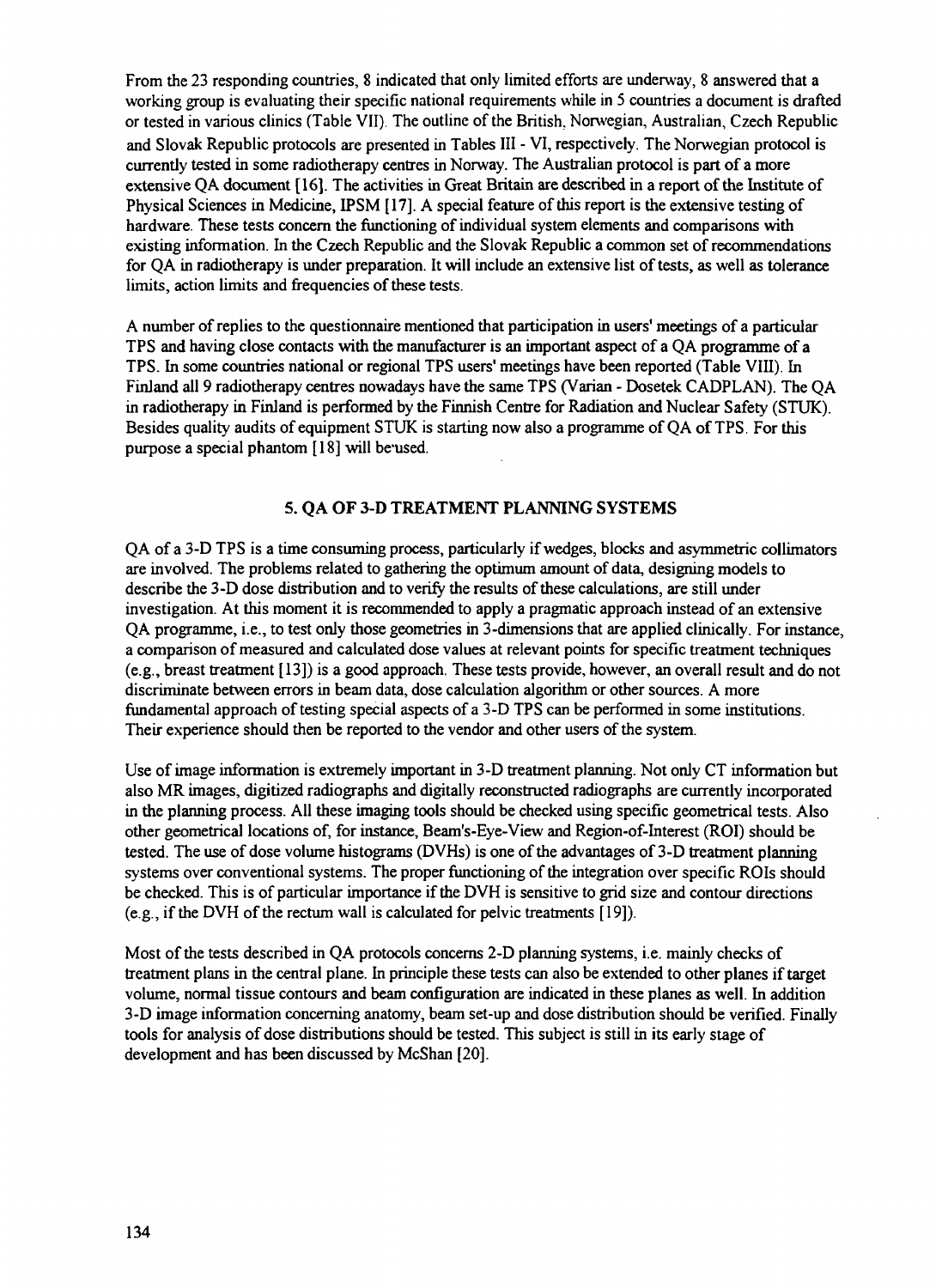## TABLE VIII. REPORTED USERS' MEETING

| Country                       | Treatment planning system  |
|-------------------------------|----------------------------|
| Finland                       | Varian - Dosetek - CADPLAN |
| Nordic countries              | <b>HELAX TMS</b>           |
| Poland                        | Alfard*                    |
| The Netherlands,<br>Australia | Nucletron - PLATO          |

2D PC-based Polish system

### 6. CONCLUSIONS

At this moment there is only one comprehensive report available that deals with QA of treatment planning systems while no national or international recommendations are currently available. In a number of countries, however, working groups are drafting documents with sets of recommendations. It can be expected that in the near future a more uniform approach of QA of treatment planning systems will be adopted in radiotherapy institutions. For 3-D treatment planning systems systematic checks are still under development. Close cooperation between manufacturers and users of treatment planning systems remains an important aspect of the quality of the use of these systems.

### **REFERENCES**

- [1] MIJNHEER, B.J., BATTERMANN, J.J., WAMBERSIE, A., What degree of accuracy is required and can be achieved in photon and neutron therapy?, Radiother. Oncol. 8 (1987) 237-253.
- [2] WAMBERSIE, A., VAN DAM, J., HANKS, G., MIJNHEER, B.J., BATTERMANN, J.J., "What accuracy is needed in dosimetry", IAEA-TECDOC-734, IAEA, Vienna (1994) 11-35.
- [3] MCCULLOUGH, E.C., KRUEGER, A.M., Performance evaluation of computerized treatment planning systems for radiotherapy: External photon beams, Int. J. Radiat. Oncol. Biol. Phys. 6 (1980) 1599-1605.
- [4] DAHLIN, H., LAMM, I.-L., LANDBERG, T., LEVERNES, S., ULSØ, N., User requirements on CT-based computed dose planning systems in radiation therapy, Acta Radiol. Oncol. 22 (1983) 397-415.
- [5] INTERNATIONAL COMMISSION ON RADIATION UNITS AND MEASUREMENTS, Use of Computers in External Beam Radiotherapy Procedures with High-Energy Photon and Electrons, .Report 42, ICRU, Bethesda, MD, (1987).
- [6] BRAHME, A. (Ed), Accuracy requirements and quality assurance of external beam therapy with photons and electrons, Acta Oncol., suppl. 1 (1988) 76 pp.
- [7] VAN DYK, J., BARNETT, R.B., CYGLER, J.E., SHRAGGE, P.C., Commissioning and quality assurance of treatment planning computers, Int. J. Radiat. Oncol. Biol. Phys. 26 (1993) 261-273.
- [8] KUTCHER, G.J., COIA, L, GILLIN, M, HANSON, W.F., LEIBEL, S., et al., Comprehensive QA for radiation oncology: Report of AAPM Radiation Therapy Committee Task Group 40, Med. Phys. 21 (1994)581-618.
- [9] ROSENOW, U.F., DANNHAUSEN, H.-W., LUBBERT, K., NUSSLIN, F., RICHTER, J, et al, Quality assurance in treatment planning. Report from the Germany Task group. (Proc. 9th Int. Conf. on the Use of Computers in Radiotherapy, 1987), 45-48.